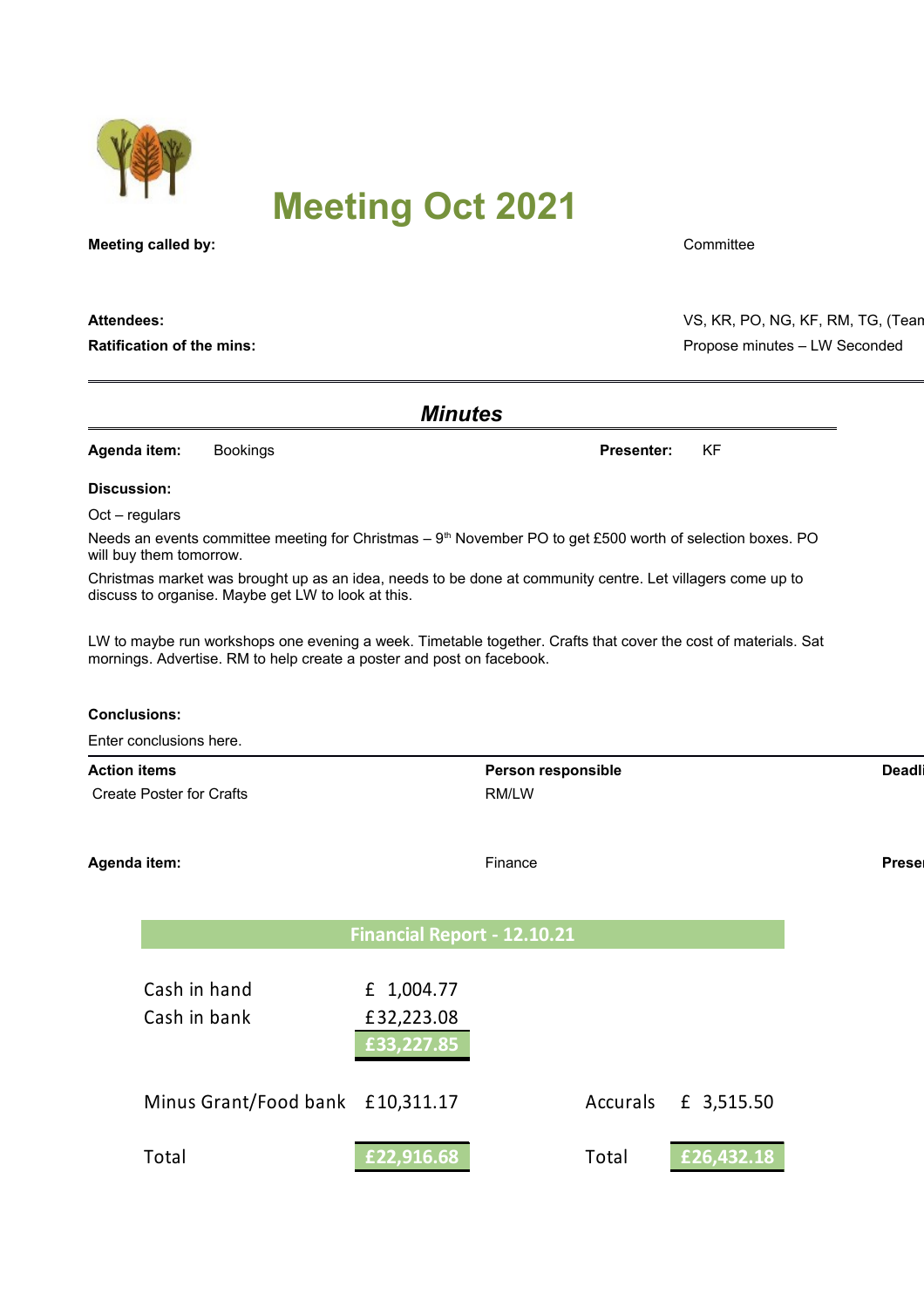## **Conclusions:**

Enter conclusions here.

| <b>Action items</b>                | Person responsible       | Deadli        |  |
|------------------------------------|--------------------------|---------------|--|
| Order food mixer                   | Finance committee        |               |  |
| Order card machine<br>$\checkmark$ | Finance committee - RM   |               |  |
| Agenda item:                       | Other Committee business | <b>Presel</b> |  |

## **Discussion:**

Vic to seen solicitor ref CIO, still to update.

*Things to vote on: Card machines – Needs chair person and treasurer to set up, also shall we choose Transaction limit.* 

*RM to help set it up. Vote on this with committee. Min charge – no. Cap it. 1.6% commission fee. 14.95 per unit. Think we should have 2 handsets. One kept for refunds and only performed by VS/*

*Don't take payments over the phone or email. In person with card. By bacs on with Deposit. If credit card, attend the centre.* 

*RM to order – NG proposed, Everyone else in favor.* 

Other purchases – use up the grants.

- $\checkmark$  Shelves ordered.
- $\checkmark$  Chaffers ordered.
- Need to order food mixer.

Had discussion about another employee. Functions, getting busy. VS propose the people end up doing the shifts behind the bar or in absence of Heather, they get paid on 0 contract.

Anyone who wants to sign up zero hours. KF, PO, LW, NG, CL

## **Food bank** – PO

Did 3 parcels last week. Bit busier. Change to food shop. Visited one in Northwich. They charge £4, go away with so much food. Fresh food, Have to join fair share. Money you generate you can buy more food in. Get together with Catherine and chat. Enough money in funds to buy units. Simple shop. Open in café hours. Food bank, no voucher or code. £129 in tin that's from donations outside. Decant tea bags and washing powder. No joining fee. Ask for your name and address. Keep an eye on people – welfare check.

## **Youth/Toddler – TG**

Can toddler be taken away from her? Can it move to café? As long as it doesn't formalised don't need DBS checks. Given money for decorations for Halloween party.

Weds session seems to be popular as volunteer mums are pushing.

Decided to close Thurs youth club due to lack of volunteers. The children couldn't be contained. Only operating on a Monday. These go really well. 4 Adults available – works a lot better. Kids are more responsive.

Having a Halloween do on 1<sup>st</sup> Nov. Speak to Bev about HAF money. Okay with using it for youth hub, slow cooker cooking, teaching them about. Decided not to apply for funds. Not enough volunteers to work. Discussed an organisation to run it for us. Give back 1500 from summer back to them. Get it going another time.

Find activities for Thursdays. TG sent out via facebook, no interest. Advertising! Ask Hannah how we can use Instagram.

#### **Events** –

- $\bullet$  20<sup>th</sup> Nov Volunteer celebrations
- Car boot  $24<sup>th</sup>$  October café money being spend on food and drink
- Toy recycling and buy sale  $-28<sup>th</sup>$  November. Charge on tables £5. Timing : 9-12 noon.